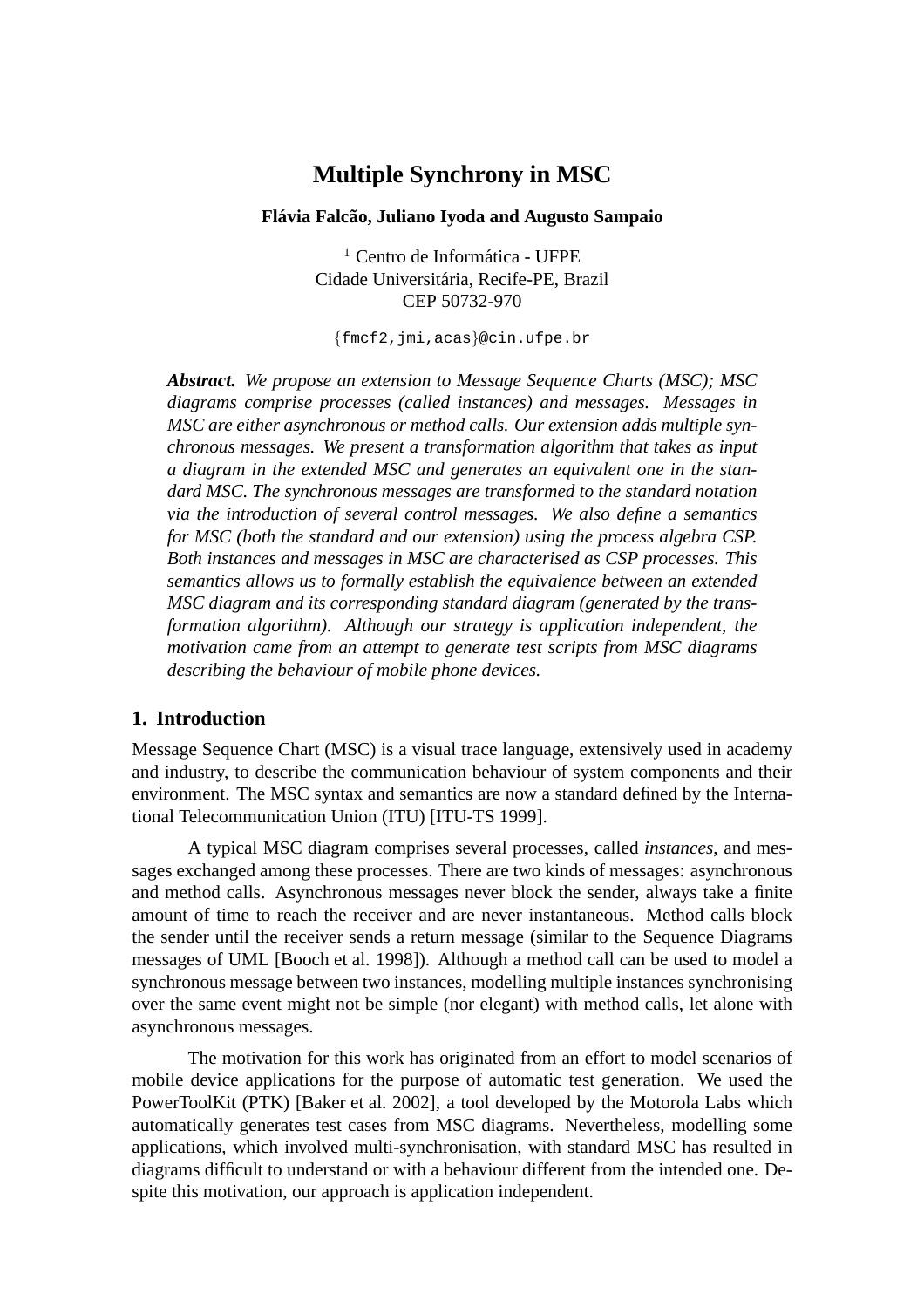We propose an extension to MSC in order to allow messages to be synchronous. The proposed synchronous messages denote events that are instantaneous (we abstract the real time duration for a communication to be established) and may involve *multiple instances*. Our extension is conservative in the sense that it allows diagrams to contain both synchronous and asynchronous messages. We developed a transformation algorithm which takes an extended MSC diagram and generates a diagram in the standard MSC. This transformation algorithm implements synchronous messages as a sequence of asynchronous messages following a particular handshake protocol.

A second contribution of this work is the definition of a semantics for MSC (both the standard and our extension) using the process algebra CSP [Roscoe 1998].The semantics is defined in an algebraic way: instances and *messages* of an MSC diagram are CSP processes running in parallel. The formalisation of MSC in CSP allows us to show the equivalence between an extended MSC diagram and its corresponding standard diagram (generated by the transformation algorithm). Moreover, modelling MSC as a CSP process allows us to reason about MSC diagrams by using the rich set of algebraic laws of CSP, as well as its tools, like FDR2 [FDR2 2005] and CSP-prover [Isobe and Roggenbach 2005].

There are several proposals of extensions to MSC. Different features have been added to the notation, like liveness [Damm and Harel 2001], scenario triggering [Sengupta and Cleaveland 2006], object-orientation [Buschmann et al. 1996] and shared-variable communication [Grosu et al. 2000]. Not surprisingly, synchronous messages have also been proposed in some works [Ladkin and Leue 1994, Damm and Harel 2001, Mauw and Reniers 2001, Broy et al. 1997]. However, to the best of our knowledge, none have introduced *multiple synchrony* or have used CSP as a semantic model for MSC; as already mentioned, this has the advantage of immediate mechanised reasoning. More on related work can be found in Section 5.

This paper is organised as follows. Section 2 introduces the basics of the standard MSC, followed by the definition of our extension described in Section 3. Section 4 presents the semantics of MSC in CSP and, finally, conclusions, applications and future work are addressed in Section 5.

## **2. MSC**

Message Sequence Chart (MSC) is a trace language for describing the communication behaviour of system components and the environment. The MSC syntax and semantics are defined by the ITU [ITU-TS 1999]. MSC has two syntaxes: a graphical syntax and a textual one. The graphical syntax is the most commonly used, while its textual form is mainly adopted by tools that perform automatic formal analysis. Figure 1 shows a simple example of the MSC graphical notation.



**Figure 1. A simple example of MSC.**

An MSC diagram is formed of instances of distributed components involved in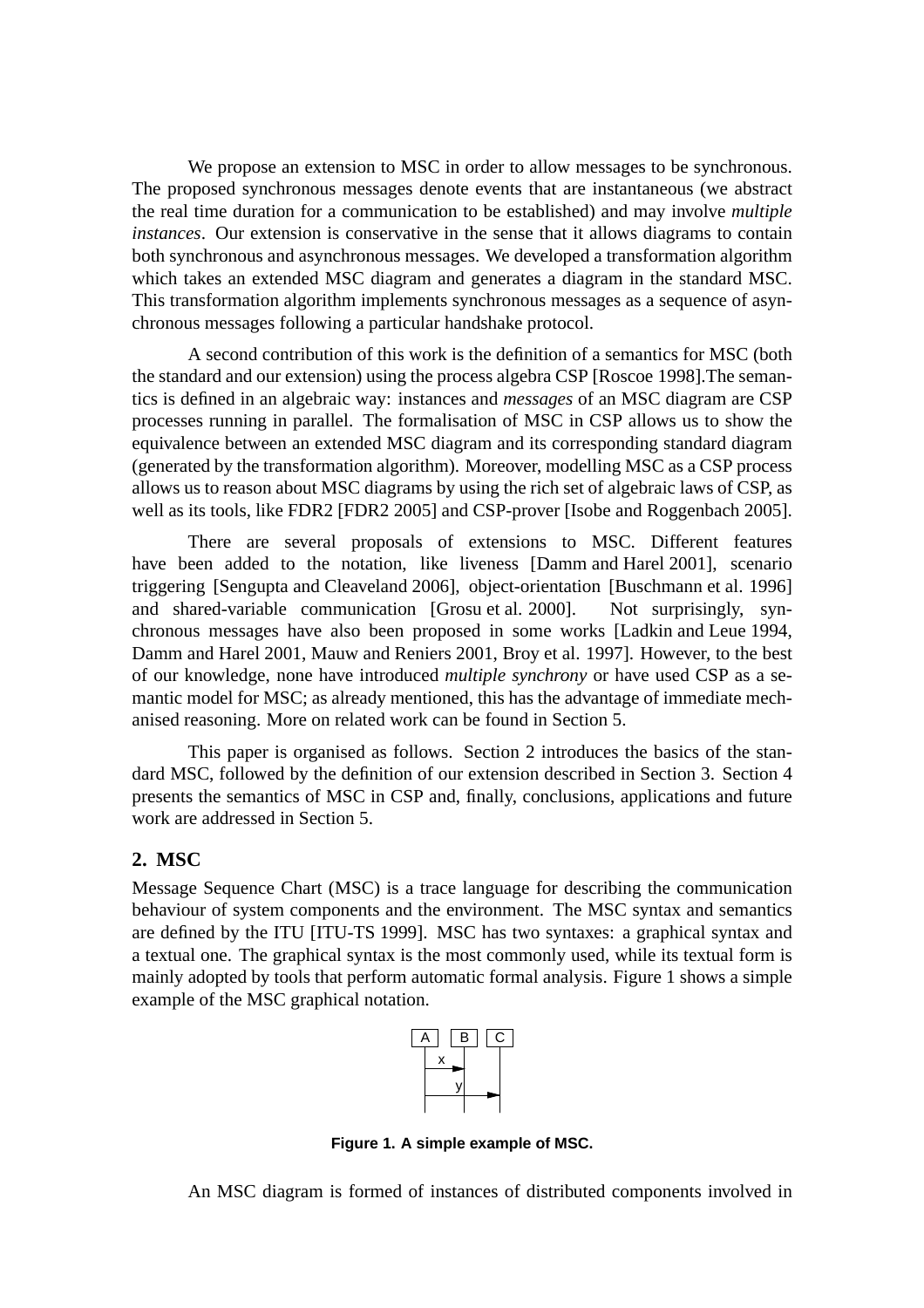some communication. In Figure 1, we declare the instances A, B and C. The communication between instances is represented by arrows which denote *messages* sent from one instance to another. Each message is related to two *events*: a send event and a receive event. In the example, the message  $x$  is related to the events send  $x$  and receive  $x$ ; these communications are asynchronous.

The MSC semantics dictates that for each instance axis, time progresses as we move down from top to bottom. However, no global time exists. These different instances are only loosely coupled in time. For example, if an instance sends out two messages to two distinct instances, the messages can arrive in any order regardless the order they were sent. For example, the events receive x and receive v in Figure 1 can occur in any order in time. MSC event occurrences follow a partial order defined by: 1) the *instance order*: the events are ordered over the axis of each instance; and 2) the *send-receive relation*: the receive event of a message always happens after the send event of the same message. For example, we can derive the following relations from the messages in Figure 1:

send  $x <$  receive  $x$  $send_y <$  receive\_y  $send_x < send_y$ ,

where  $a < b$  means that event a occurs before event b. Therefore we can see that a basic MSC can denote more than one trace of events. For instance, the traces of the MSC depicted in Figure 1 are:

 $\langle send_x, receive_x, send_y, receive_y \rangle$ ,  $\langle$ send x, send y, receive x, receive  $\langle y \rangle$ ,  $\langle send_x, send_y, receive_y, receive_x \rangle$ .

The language is further enhanced by other operators and hierarchical constructors (like parallel composition and choice) to compose diagrams in a higher level of abstraction. As we are not dealing with them in this work, we omit them here for conciseness.

## **3. Synchronous MSC**

Synchronous communication provides a convenient model to specify interactive systems in a higher level of abstraction in comparison to asynchronous communication. In particular, it abstracts away implementation details of handshake protocols, allowing the designer to focus on the communication at the application level. In this section we propose an extension to MSC that allows the user to specify synchronous communication, where two or more MSC instances can be synchronised on the same event. Moreover we propose an algorithm to convert from the extended MSC to the standard MSC.

Figure 2 shows an example of a conference call among three people in the *standard* MSC notation. The instance Flavia starts the conference by sending an invitation to the other two participants.

Flavia starts the conversation by sending two Hello messages, one to each participant. Augusto replies by saying How are you to both Flavia and Juliano. This diagram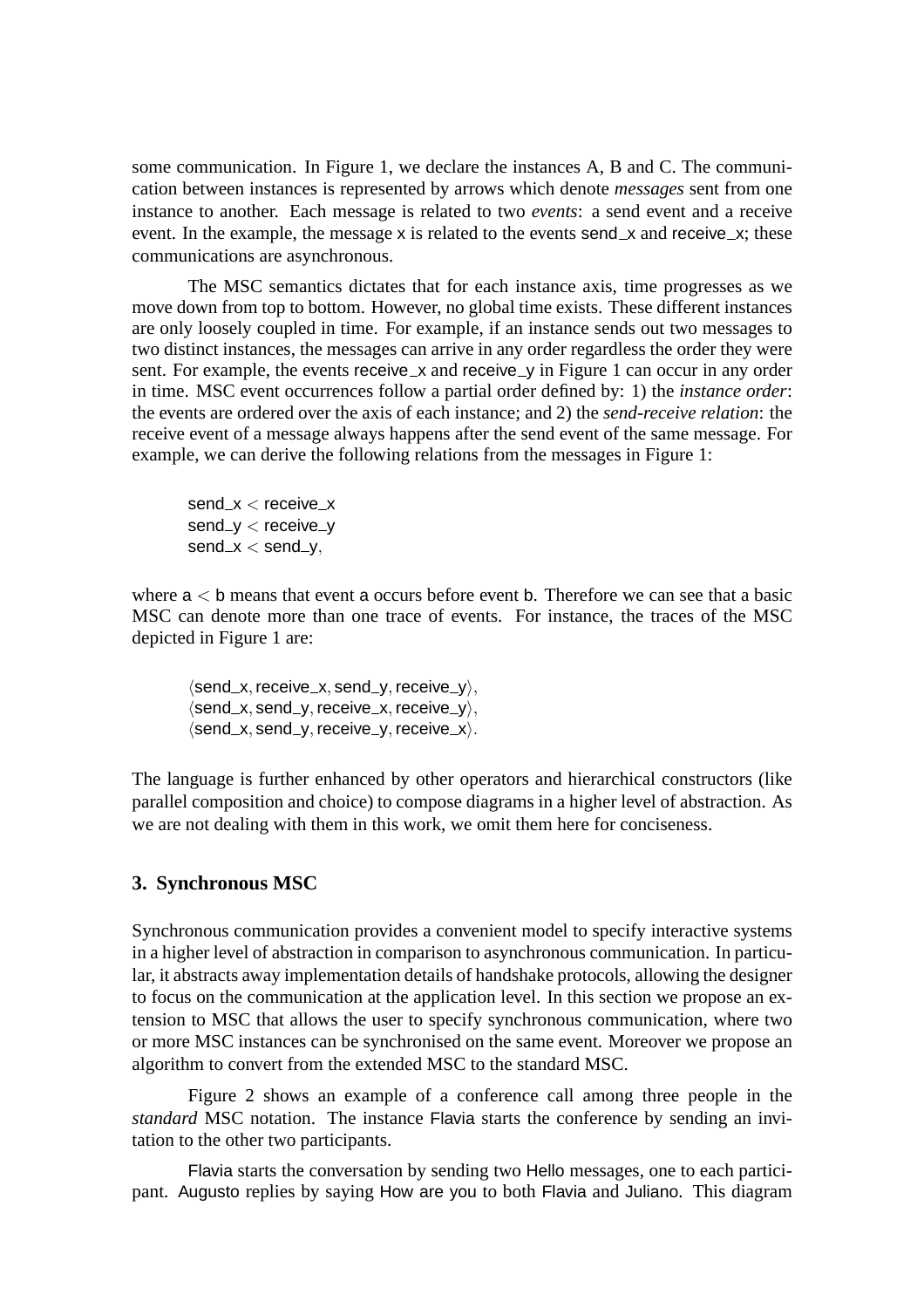denotes several traces. For instance:

(send\_inviteJ, receive\_inviteJ, send\_inviteA, receive\_inviteA, send\_ackJ, receive\_ackJ, send\_ackA, receive\_ackA,  $send$ -Hello<sub>0</sub>, send Hello<sub>1</sub>, receive Hello<sub>1</sub>, send How are you $_0$ , send How are you<sub>1</sub>, receive How are you<sub>1</sub>, receive Hello<sub>0</sub>, receive How are you<sub>0</sub>)

Although this could be a valid scenario for some systems, such a trace might be illegal for others. If we want to model a system that prevents traces where Hello messages are interleaved with How are you messages, we have to introduce several control messages to guarantee atomicity and multiple synchrony. For instance, Augusto should only be able to send a message after receiving the system's permission.



**Figure 2. A conference call with 3 people.**

Alternatively, Figure 3 shows the same scenario using our extension to MSC. This diagram contains both synchronous and asynchronous messages. The messages that invite participants to the conference call are asynchronous. For instance, the invitation to Augusto can be sent before the arrival of Juliano's invitation. In contrast, once all participants have agreed to join the call, the conversation is carried out in a synchronous way. The messages Hello and How are you are atomic, and synchronise over all participants simultaneously. Hello was sent by Flavia and How are you, by Augusto. Although this information is indicated in the diagram (Figure 3), it is omitted here for simplicity.

The diagram shown in Figure 3 denotes several traces.

(send\_inviteJ, send\_inviteA, receive\_inviteJ, send\_ackJ, receive\_ackJ, rec\_inviteA, send\_ackA, rec\_ackA, Hello, How are you),

(send\_inviteJ, receive\_inviteJ, send\_ackJ, send\_inviteA, receive\_ackJ, rec\_inviteA, send\_ackA, rec\_ackA, Hello, How are you), ...

Nevertheless, notice that the synchronous messages are related to a single event.

As the standard MSC notation is widely used by many designers and, especially, by many tools, we propose a transformation algorithm that generates a standard MSC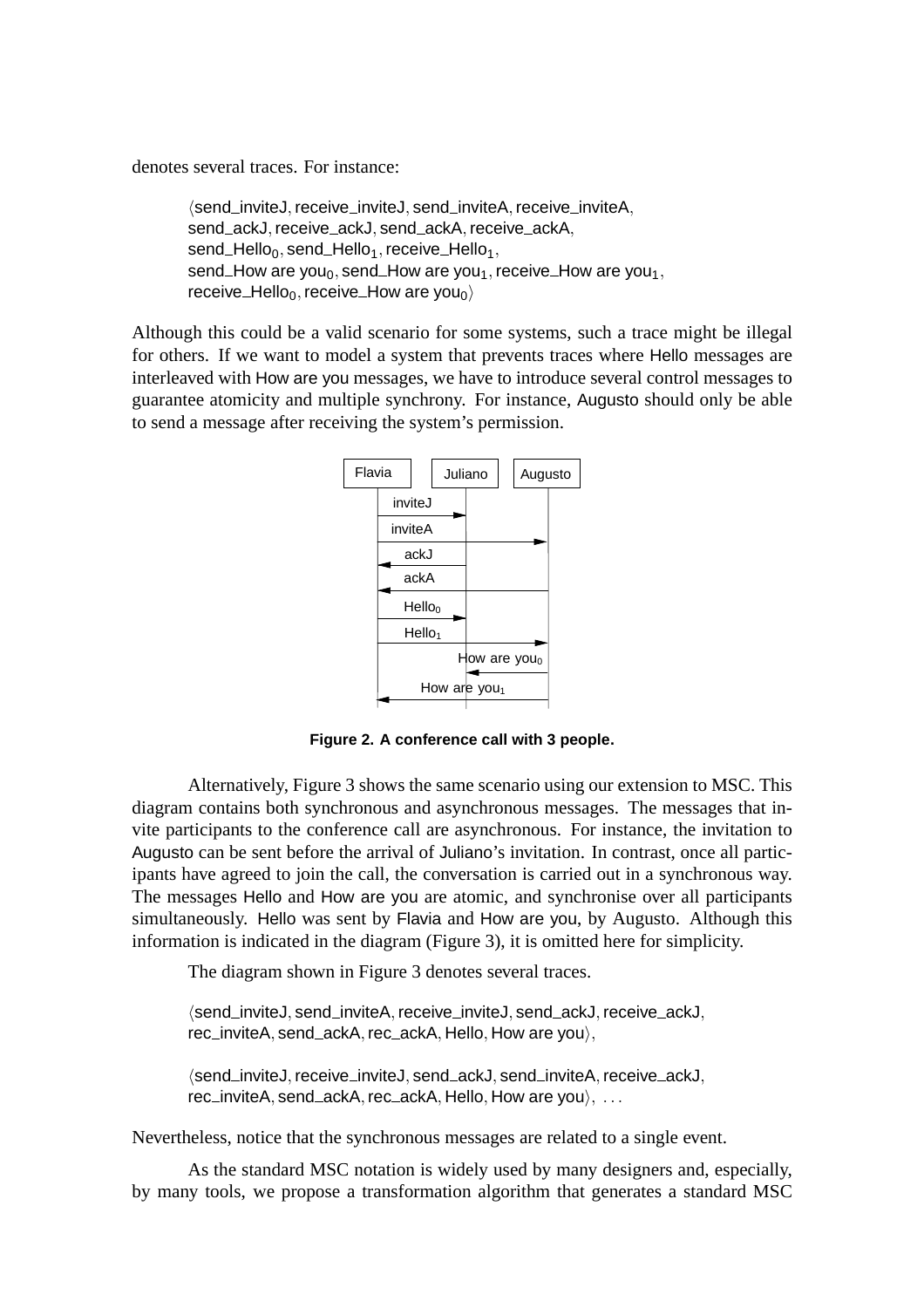

**Figure 3. A synchronous MSC diagram.**

diagram from the extended one. The algorithm introduces several control messages to implement the synchronous events.

The first step of the algorithm transforms each synchronous message into a sequence of asynchronous messages. This sequence must adhere to the following *generation condition*: every instance involved in the multiple synchrony must either send or receive at least one asynchronous message. For example, the message Hello in Figure 3 is sent by Flavia to all, and synchronises the instances Flavia, Juliano and Augusto. So, these instances must either send or receive an *asynchronous* Hello. In our example, two asynchronous messages sent from Flavia to Juliano and Augusto are generated (see Figure 4). These messages satisfy the generation condition and model the first sentence of the dialogue, where Flavia says Hello to everybody. In fact, we could have added more Hello messages and in a different order if we wished, provided that the generation condition is satisfied. These choices are design decisions left to the engineer. The generation condition minimally ensures that all instances in multiple synchrony are somehow participating in a communication in the asynchronous domain.

Figure 4 shows this step applied to the diagram of Figure 3. The sequence of asynchronous messages generated from a single synchronous message is called a *synchronous section*. The synchronous sections are indicated in Figure 4 by dashed boxes, which are *not* part of the MSC diagram. For instance, the messages Hello<sub>0</sub> and Hello<sub>1</sub> in Figure 4 belong to the same synchronous section as they are derived from the synchronous message Hello in Figure 3. The messages inviteJ, inviteA, ackJ and ackA, which were originally asynchronous, remain the same. We call the instances that either send or receive messages inside a synchronous section *S*, the *active instances* of *S*. For example, the active instances of the synchronous section 1 are Flavia, Juliano and Augusto.

The second step introduces control messages  $\tau$  in order to isolate each synchronous section from the messages that occur before and after it. These messages are introduced according to the following rules.

For each synchronous section:

- **Above** Add  $\tau$  messages above the synchronous section from all active instances to the active instances which produce the first "send" events of the synchronisation section.
- **Below** Add  $\tau$  messages below the synchronous section from the active instances which produce the last "receive" events of the synchronisation section to all the active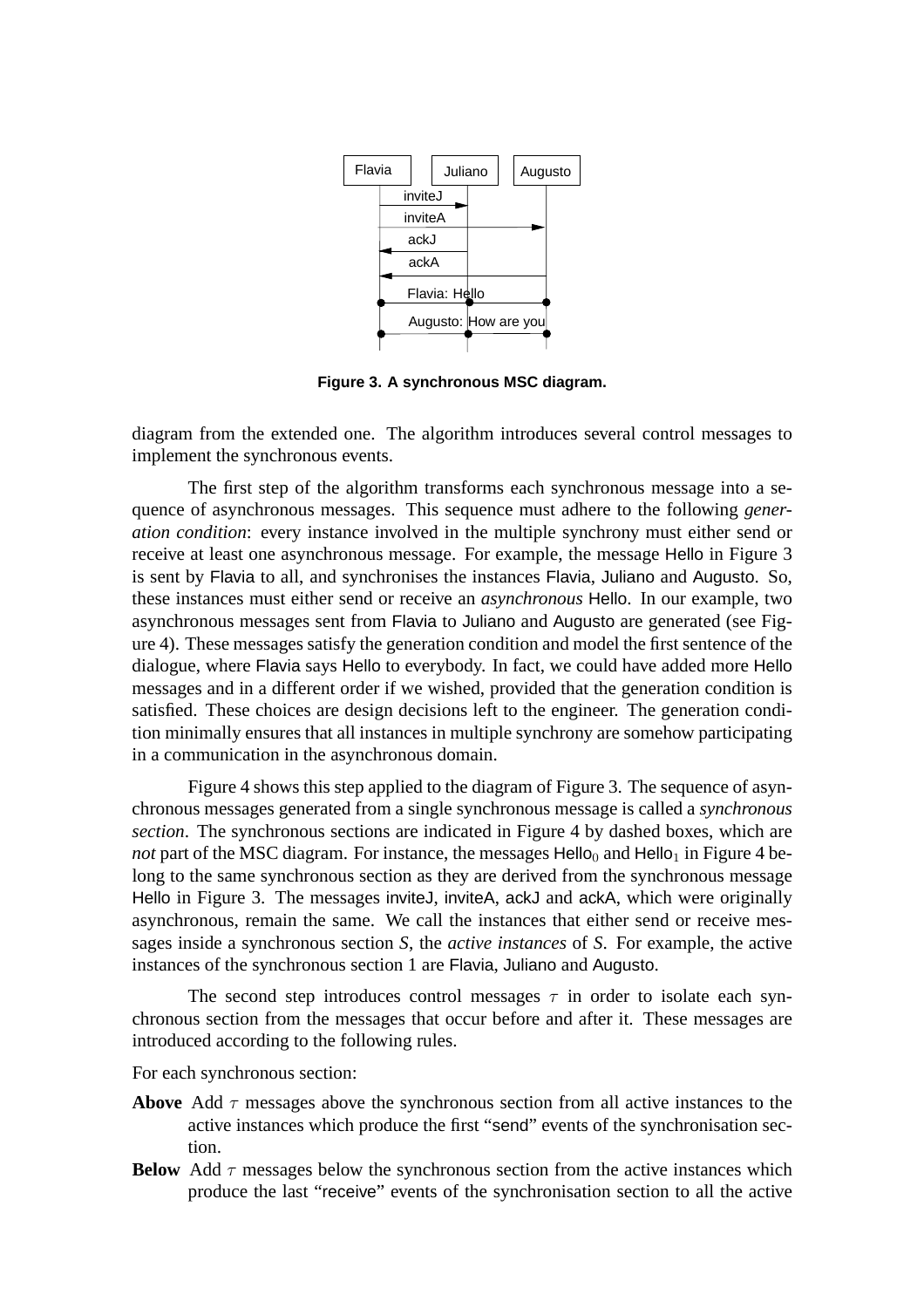

**Figure 4. First step of the algorithm.**

instances.

In both cases, we do not need to send  $\tau$  messages from an instance to itself.

The  $\tau$  messages above the synchronisation section force the completion of all preceding events of messages that occur before the section. This happens because every instance has to receive or send a  $\tau$  message before synchronising. As every instance obeys a total order of events on its axis, no preceding event on that axis occurs after *send\_τ* or *receive\_τ* events (recall the *instance order* described in Section 2). Moreover, all  $\tau$  messages arrive before the first messages of the synchronisation section are sent. The *send-receive* relation (Section 2) ensures the completion of all  $\tau$  messages before starting the synchronisation. Therefore  $\tau$  messages isolate the synchronisation section to ensure that every preceding event occurs in advance so all active instances get ready to synchronise. Similarly, the  $\tau$  messages below the synchronisation section force every event following the section to occur after its last messages are received. As mentioned above, we can omit  $\tau$  messages sent from an instance to itself. According to the algorithm, such instances are those which either initiate or terminate the synchronisation. Therefore, these instances are precisely those which are either the target of  $\tau$  messages sent from others (above) or the source of  $\tau$  messages sent to others (below). This automatically guarantees the isolation of such instances.

Figure 5 shows the transformation from the extended MSC to the standard MSC using the rules above. Again the dashed boxes only indicate the synchronous sections (now extended with the  $\tau$  messages) but are *not* part of the MSC diagram. Note that the message  $\tau_0$  forces any event above the synchronisation section on the Juliano's axis to occur before send  $H$ ello<sub>0</sub>, which is the only initial event of this section (in general, more than one initial events might be present due to messages sent in parallel). Any such event must be followed by send  $\tau_0$ , receive  $\tau_0$  and send Hello<sub>0</sub>. Similarly, the  $\tau$  messages inserted below the synchronisation section prevents any event to occur before the last events of the section. Notice that in this example, both receive Hello<sub>0</sub> and receive Hello<sub>1</sub> may be considered the last events of the synchronisation section. There is no total order for their occurrences, in contrast to the only possible first event send  $H$ ello<sub>0</sub>. This justifies the addition of  $\tau_2$  and  $\tau_3$  for receive Hello<sub>1</sub>, and  $\tau_4$  and  $\tau_5$  for receive Hello<sub>0</sub>. The  $\tau$  messages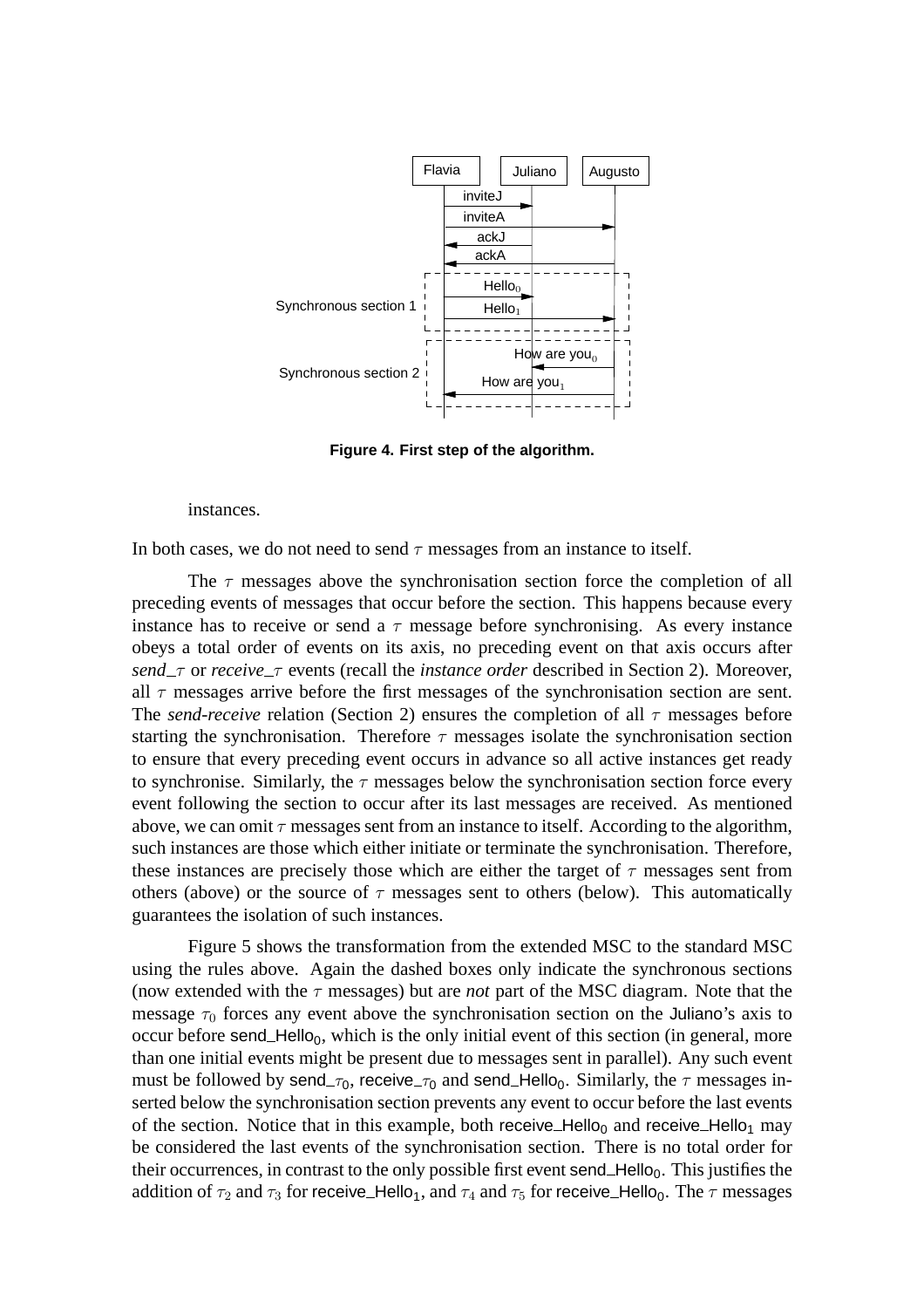related to How are you<sub>0</sub> and How are you<sub>1</sub> follow a similar reasoning. Some  $\tau$  messages are redundant in this example, but this might not be the case in general.



**Figure 5. The standard MSC diagram derived from the extended one.**

We still have a final issue to address: How do we relate the asynchronous diagram in Figure 5 to the extended one in Figure 3? The diagram in Figure 5 denotes several traces like:

(send\_inviteJ, receive\_inviteJ, send\_inviteA, receive\_inviteA, send\_ackJ, send ackA, receive ackJ, receive ackA, send  $\tau_0$ , receive  $\tau_0$ , send  $\tau_1$ , receive  $\tau_1$ , send Hello<sub>0</sub>, receive Hello<sub>0</sub>, send Hello<sub>1</sub>, receive Hello<sub>1</sub>, send  $\tau_2$ , receive  $\tau_2$ , send  $\tau_3$ , receive  $\tau_3$ , send  $\tau_4$ , receive  $\tau_4$ , send  $\tau_5$ , receive  $\tau_5$ , send  $\tau_6$ , receive  $\tau_6$ , send  $\tau_7$ , receive  $\tau_7$ , send How are you, receive How are you<sub>0</sub>, send How are you<sub>1</sub>, receive How are you<sub>1</sub>, send  $\tau_8$ , receive  $\tau_8$ , send  $\tau_9$ , receive  $\tau_9$ , send  $\tau_{10}$ , receive  $\tau_{10}$ , send  $\tau_{11}$ , receive  $\tau_{11}$ 

We need a mapping which transforms such traces into the traces of Figure 3. For instance, the equivalent trace of the one shown above in the extended MSC is:

(send\_inviteJ, receive\_inviteJ, send\_inviteA, receive\_inviteA, send\_ackJ, send\_ackA, receive\_ackJ, receive\_ackA, Hello, How are you)

Both diagrams of figures 3 and 5 denote several traces. We have to find a mapping between their events which relate them all.

From the example above, it is not hard to see that this mapping has to remove all send  $\tau_i$  and receive  $\tau_i$  and has to relate, say, the set

 $\{send\_Hello_0, receive\_Hello_0, send\_Hello_1, receive\_Hello_1\}$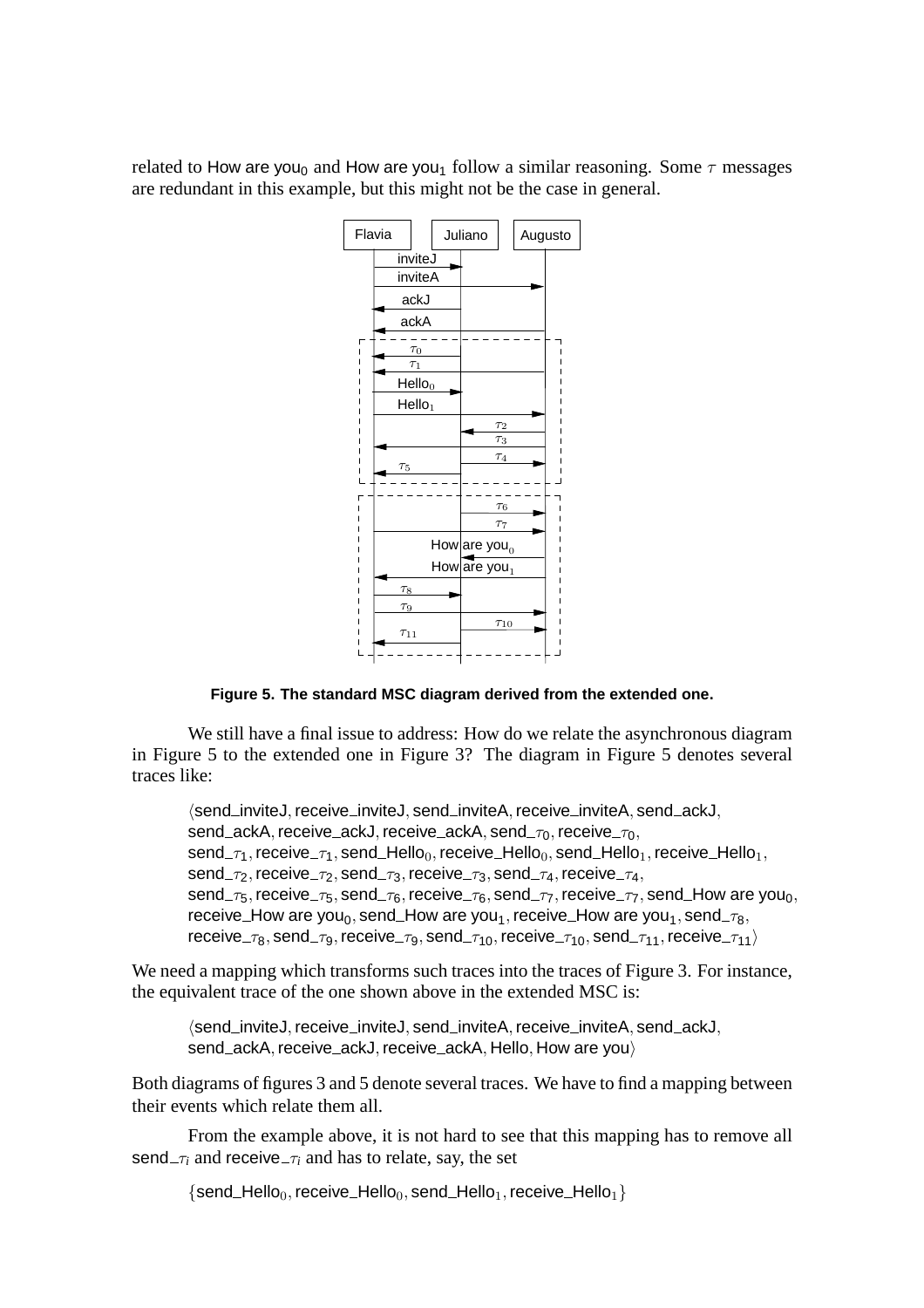

**Figure 6. Mapping asynchronous events to synchronous ones.**

to the event Hello. Similarly, the events {send\_How are you<sub>0</sub>, receive\_How are you<sub>0</sub>, send How are you<sub>1</sub>, receive How are you<sub>1</sub> must be associated with How are you.

Modelling systems at different levels of abstraction has the advantage of capturing several architectural views. In general these views are presented using different alphabets. Therefore it is necessary to provide a mapping between them [Cabral and Sampaio 2008]. Synchronous communication is observed by the environment as an atomic event. At this level of abstraction, we observe the system at specific relevant moments. However, any synchronous communication is implemented by some kind of handshake protocol dealing with asynchronous communication. A designer of such system must observe it in a higher frequency (see Figure 6). Our mapping simply ignores control messages  $\tau$  and allows system observations only when the last asynchronous message of the handshake occurs. This last event characterises a successful handshake and, therefore, the end of a transaction. These concepts are partly inspired by the time abstraction concept used in hardware design [Melham 1988]. The asynchronous messages present in the extended MSC are mapped to themselves. The following sections describe how this mapping can be formally defined to provide a solid justification for our transformation algorithm.

## **4. MSC Semantics**

In this section we propose a formal semantics for MSC based on CSP (Communicating Sequential Processes). This semantics allows us to formally define the transformation from synchronous MSC to asynchronous MSC and to reason about the relationship between them, possibly using tools such as FDR: a model checker for CSP.

## **4.1. CSP**

CSP allows describing systems in terms of processes that operate independently and interact with each other through *synchronous* message passing-communication. CSP offers a rich repertoire of process algebra operators and a few primitive constructors. Communications in CSP are atomic and instantaneous events. Events can transmit information through unidirectional channels. The occurrence of an event characterises a communication with another process or with the environment.

Processes are behavioural description units described by the way they communicate with their environment. There are two primitive processes: *Stop*, which represents canonical deadlock; and *Skip*, which represents successful termination. The simplest CSP operator is the prefix. Let *a* be an event and *P* a process, then  $a \rightarrow P$  is the process that waits indefinitely to communicate *a* and, after that, behaves like the process *P*.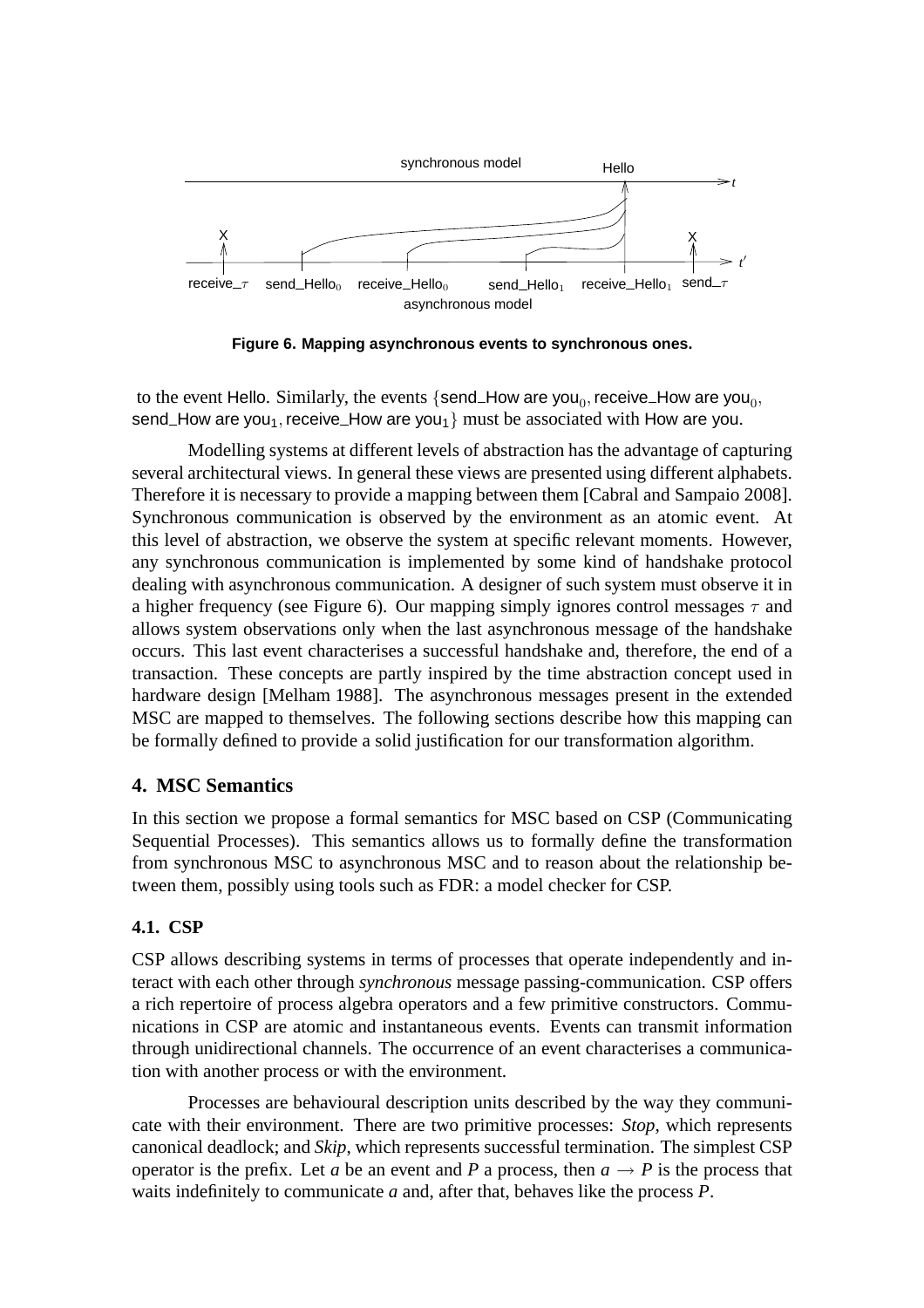For example, suppose we define  $(S = a \rightarrow b \rightarrow c \rightarrow Skip)$ ,  $(T = r \rightarrow a \rightarrow U)$ and  $(U = d \rightarrow Skip)$ . *S* waits for the events *a*, *b* and *c* to happen in sequence and then terminates successfully. *T* communicates the events *r* and *a*, and behaves like *U*. Finally *U* waits for the event *d* before terminating with success.

The set of all events that a process can engage in is called its *alphabet*. For example, the alphabets of *S*, *T* and *U* are  $\{a, b, c\}$ ,  $\{r, a\}$  and  $\{d\}$ , respectively.

Processes can be composed in a sequential way using the sequential operator. In  $(P = Q; R)$  the process *P* behaves like *Q* initially. If *Q* terminates successfully, the process behaves like *R*. If *Q* does not terminate, the process *P* also does not terminate and never behaves like *R*.

Alternative behaviour is provided by two operators: internal and external choice. The internal or non-deterministic choice ⊓ allows the future behaviour of a process to be defined internally to the system, with no control from the environment. External or deterministic choice  $\Box$  allows the environment to choose between two processes by communicating the initial event of one of them. For example,  $(a \rightarrow Stop) \square (b \rightarrow Stop)$ communicates either *a* or *b*, depending on what the environment offers firstly. We denote by  $(?x : A \rightarrow P)$  the process which accepts any element of the set *A* and behaves like *P*.

Processes can also be combined in parallel. Let *A* and *B* be sets of events. The *alphabetised parallel* operator  $\left| \left[ A \, | \, B \right] \right|$  combines processes that must cooperate upon every event in the set  $A \cap B$ . Events outside the intersection are communicated with the environment. For instance, the process

$$
(a \rightarrow b \rightarrow b \rightarrow Stop) \mid [\{a, b\} \mid \{b, c\}] \mid (b \rightarrow c \rightarrow b \rightarrow Stop)
$$

behaves like  $(a \rightarrow b \rightarrow c \rightarrow b \rightarrow Stop)$ . Usually processes combined with the alphabetised parallel operator follow the pattern

$$
(P | [X | Y \cup Z] | (Q | [Y | Z] | R)).
$$

If we have to compose a large network of processes this way, the notation becomes very clumsy. A convenient indexed notation is provided to handle very large compositions like this [Roscoe 1998].

$$
\left\| \right\|_{i=1}^{n} (P_{i}, X_{i}) = P_{1} \left\| \left[ X_{1} \, | \, X_{2} \cup \ldots \cup X_{n} \right] \right\| \, \left( \ldots \left( P_{n-1} \, \left\| \left[ X_{n-1} \, | \, X_{n} \right] \right| \right) \ldots \right)
$$

The *interface parallel* operator  $||C||$  explicitly shows the set of processes C over which the component processes synchronise on. For example, the process  $(P||C||Q)$ synchronises *P* and *Q* in all communication events in the set *C*. Events outside *C* proceed independently.

The *interleaving* operator ||| combines processes in parallel which are completely independent from each other. The process  $(P \parallel \parallel Q)$  behaves as both *P* and *Q* simultaneously. The events are interleaved in time. The indexed notation for interleaving is defined as follows.

$$
\left|\left|\right|_{i=1}^n P_i = P_1 \right|\left|\left|\right| \dots \left|\right| \right| P_n
$$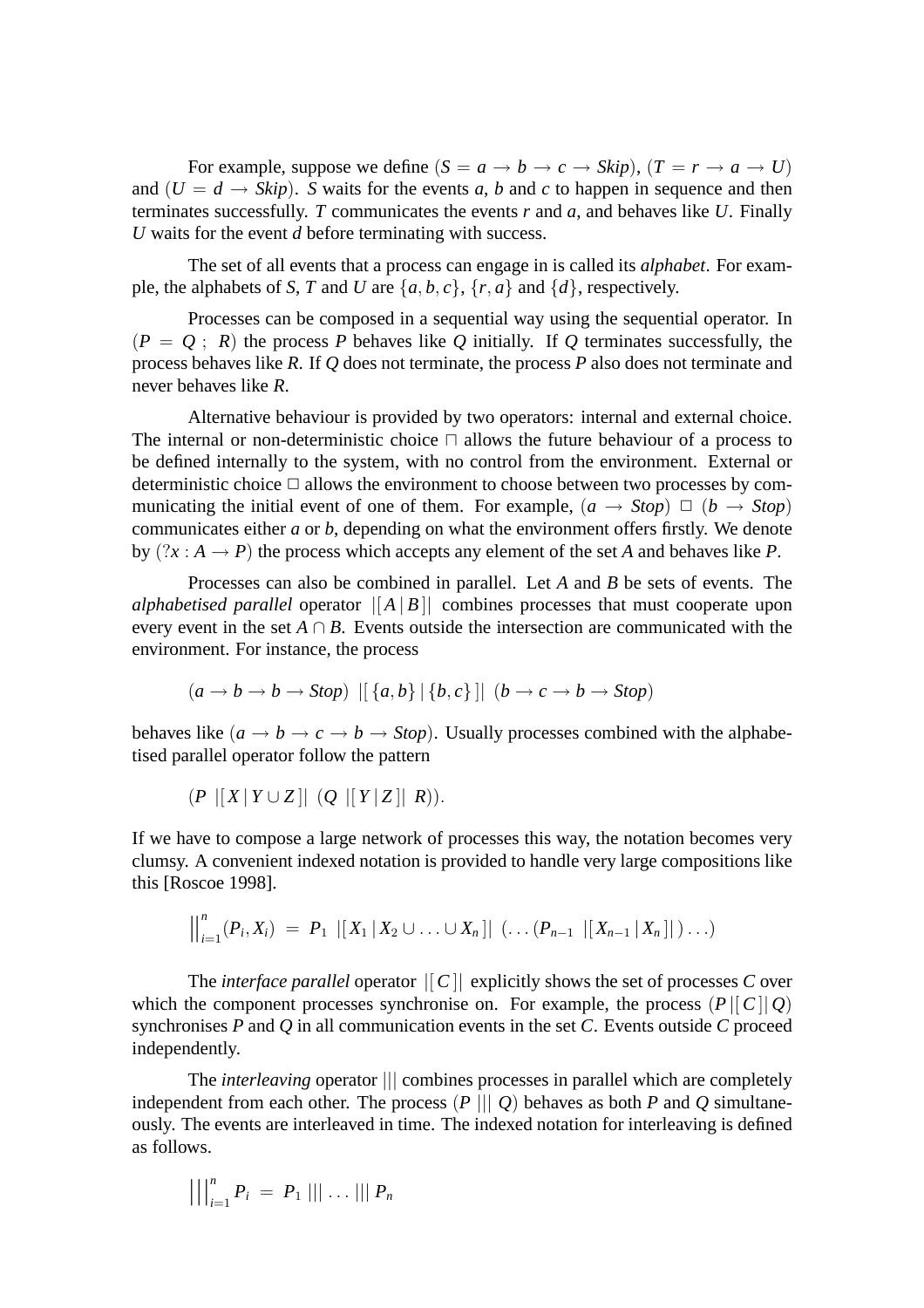Events can be made invisible to the environment by the hiding operator  $\setminus$ . This operator is used to remove some events from the interface. Let *P* be a process and *A* be a set of events. All the events in *A* are removed from the interface of the process  $P \setminus A$ .

The simplest semantic model of a CSP process is that which denotes a set of traces. For instance, the trace  $\langle a, b \rangle$  is a trace of the process  $P = a \rightarrow b \rightarrow c \rightarrow Skip$ . The set of all traces of a process  $P$  is denoted by  $traces(P)$ . In the traces model, a process  $P$  is refined by a process Q, denoted by  $P \sqsubseteq_T Q$ , whenever  $traces(Q) \subseteq traces(P)$ . Two processes *P* and *Q* are equivalent in the traces model whenever  $P \sqsubset_T Q$  and  $Q \sqsubset_T P$ . There are other models of CSP which are more elaborate than the traces model. The *failures* model takes into account the events a process can refuse to do. The *failures/divergences* model takes into account the possibility of a process to enter an infinite sequence of internal actions (called a *divergence*). These models also have their notions of refinement, denoted by *P*  $\subseteq$ *F Q* for the failures model and *P*  $\subseteq$ *FD Q* for the failures/divergences model (see [Roscoe 1998] for their formal definitions).

#### **4.2. Formal Semantics for Standard and Extended MSC in CSP**

The semantics of an MSC diagram is defined as a CSP process. This mapping is defined based on the partial order of events used to generate the traces of an MSC diagram. Inspired by the MSC trace generation rules, we look at a diagram from two perspectives: the vertical and the horizontal dimensions. The first perspective works only with the vertical axis where the instances run. Each instance becomes a CSP process defined by the sequence of events that occurs along its axis. For example, the instance A in Figure 1 is represented by the following process.

 $A = send \, x \rightarrow send \, y \rightarrow Skip$ 

The CSP events *send*  $\angle x$  and *send*  $\angle y$  are precisely those events that occur along the axis of the instance A in the diagram of Figure 1. Similarly, the instances B and C have the following CSP representation.

$$
B = receive\_x \rightarrow Skip
$$
  

$$
C = receive\_y \rightarrow Skip
$$

The horizontal dimension captures the messages themselves. Every message of an MSC diagram becomes a process defined by two events: the send and the receive events. The messages in Figure 1 are defined as follows.

$$
x = send\_x \rightarrow receive\_x \rightarrow Skip
$$
  

$$
y = send\_y \rightarrow receive\_y \rightarrow Skip
$$

These two dimensions are then combined to form the formal semantics of an MSC diagram. The partial order of the events defined in a diagram naturally occurs in the CSP process once we compose the processes that represent the two dimensions in parallel. The parallel composition is defined according to the following rule.

Let *instance*<sup>*i*</sup> be a process that represents an instance, and *message*<sup>*i*</sup> a process that represents a message. Let  $\Sigma$  be the union of the alphabets of all processes. The semantics of a *standard* MSC diagram is defined by

$$
standardMSC = (\left| \left| \right|_{i=1}^{n} instance_i \right) \left| \left[ \Sigma \right] \right| (\left| \left| \right|_{j=1}^{m} message_j \right)
$$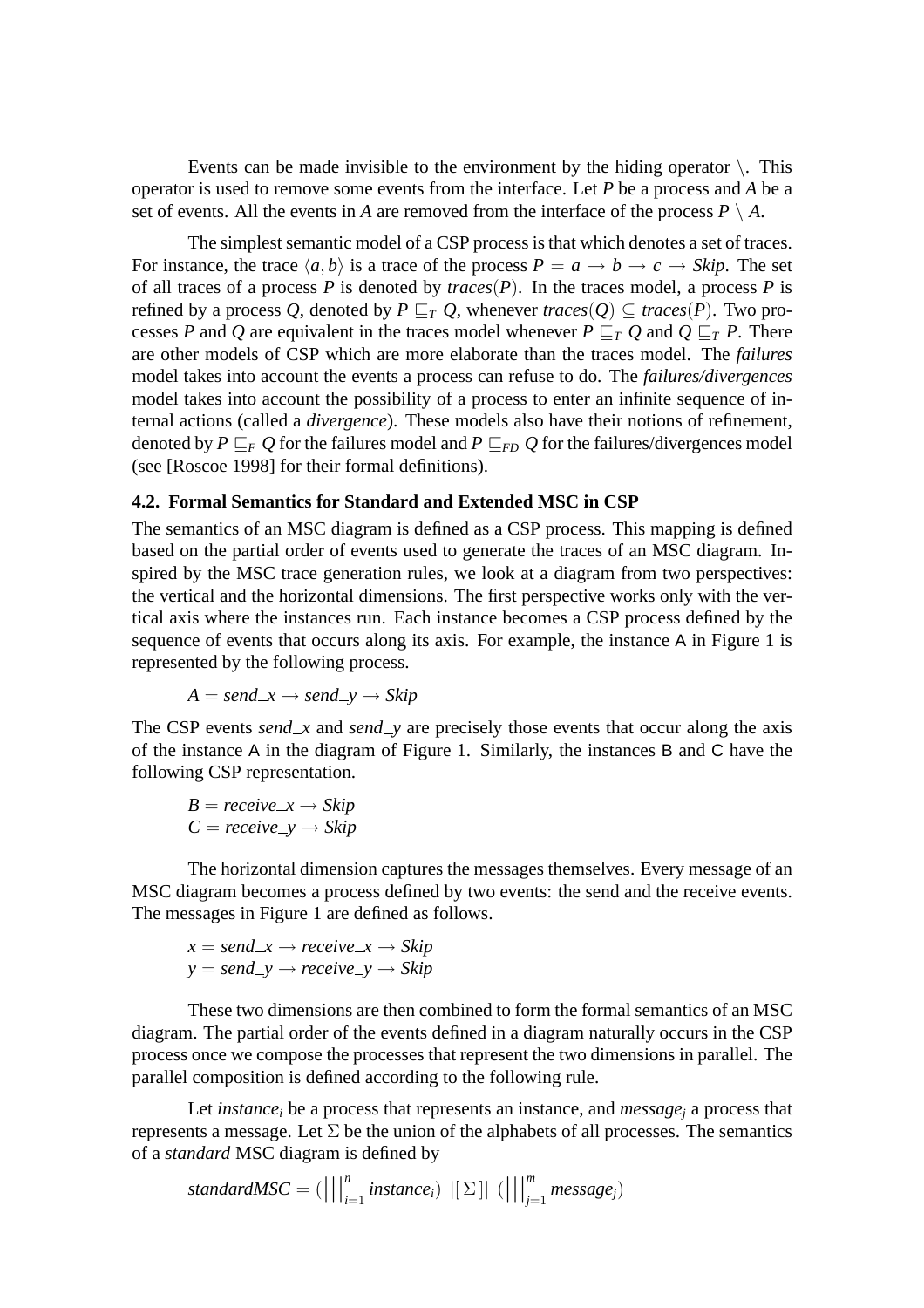For the diagram example in Figure 1, the process that captures its semantics is defined as

*simpleMSC* = (*A* ||| *B* ||| *C*)  $|[\Sigma]|$  (*x* ||| *y*)

where  $\Sigma = \{send\_x, receive\_x, send\_y, receive\_y\}.$ 

The traces generated by this CSP process are exactly the same defined by the corresponding MSC diagram. Intuitively, each process enforces the partial order rules (recall the *instance order* and the *send-receive relation* introduced in Section 2). The processes *instance<sup>i</sup>* ensure the correct order of events along the life axis of each instance. The processes *message*<sup>*j*</sup> enforce that every send event comes before a receive event. In the standard MSC, there is no synchronisation among instances as they always communicate via asynchronous messages. Messages also do not interact among themselves. Thus we can group them together using interleaving. However, messages and instances do synchronise, which is captured by their parallel composition. For instance, the processes *B* and *x* synchronise on the event *receive x*.

In the case of the proposed MSC with multi synchrony, the primitive processes are defined in the same way. For instance, the processes for the extended MSC depicted in Figure 3 are shown below.

 $Flavia = send\_inviteJ \rightarrow send\_inviteA \rightarrow receive\_ackJ \rightarrow receive\_ackA \rightarrow$ *Hello*  $\rightarrow$  *How are you*  $\rightarrow$  *Skip*  $Juliano = receive\_inviteJ \rightarrow send\_ackJ \rightarrow Hello \rightarrow How are you \rightarrow Skip$  $Augusto = receive\_inviteA \rightarrow send\_ackA \rightarrow Hello \rightarrow How are you \rightarrow Skip$  $m\_inviteJ = send\_inviteJ \rightarrow receive\_inviteJ \rightarrow Skip$  $m\_inviteA = send\_inviteA \rightarrow receive\_inviteA \rightarrow Skip$  $m\_{ack}$ *ackJ* = *send\_ackJ*  $\rightarrow$  *receive\_ackJ*  $\rightarrow$  *Skip*  $m\_\text{ack}A = \text{send}\_\text{ack}A \rightarrow \text{receive}\_\text{ack}A \rightarrow \text{Skip}$  $m_H$ *Hello* = *Hello*  $\rightarrow$  *Skip*  $m_HowAreYou = How are you \rightarrow Skip$ 

Note that the synchronous messages Hello and How are you are represented as a single event in CSP. Nevertheless, the top-level process is constructed in a slightly different way. As the instances now synchronise among themselves, we have to use the parallel operator to group them.

Let *instance*<sup>*i*</sup> and *message*<sup>*j*</sup> be processes which represent an instance and a message, respectively. Let  $\alpha_i$  be the alphabet of *instance*<sub>*i*</sub> and  $\Sigma = \bigcup_{i=1}^n \alpha_i$ . We define the semantics of *extended* MSC diagrams as follows.

$$
extendedMSC = (\Big|\Big|_{i=1}^n (instance_i, \alpha_i)) \ \left|\Big[\sum\Big|\Big|\ \Big|\Big|_{j=1}^m (message_j)\right)
$$

The top-level process for the example of Figure 3 is shown below.

$$
confCall = (Flavia || [\alpha_F | \alpha_J \cup \alpha_A || (Juliano || [\alpha_I | \alpha_A || Augusto)) || \Sigma ||
$$
  
\n
$$
(m\_inviteJ || | m\_inviteA || | m\_ackJ || | m\_ackA || | m\_Hello || |
$$
  
\n
$$
m\_HowAreYou)
$$

where  $\alpha_F = \{send\_inviteJ, send\_inviteA, receive\_ackJ, receive\_ackA, Hello, How are you\},\$  $\alpha_J = \{receive\_inviteJ, send\_ackJ, Hello, How are you\},\$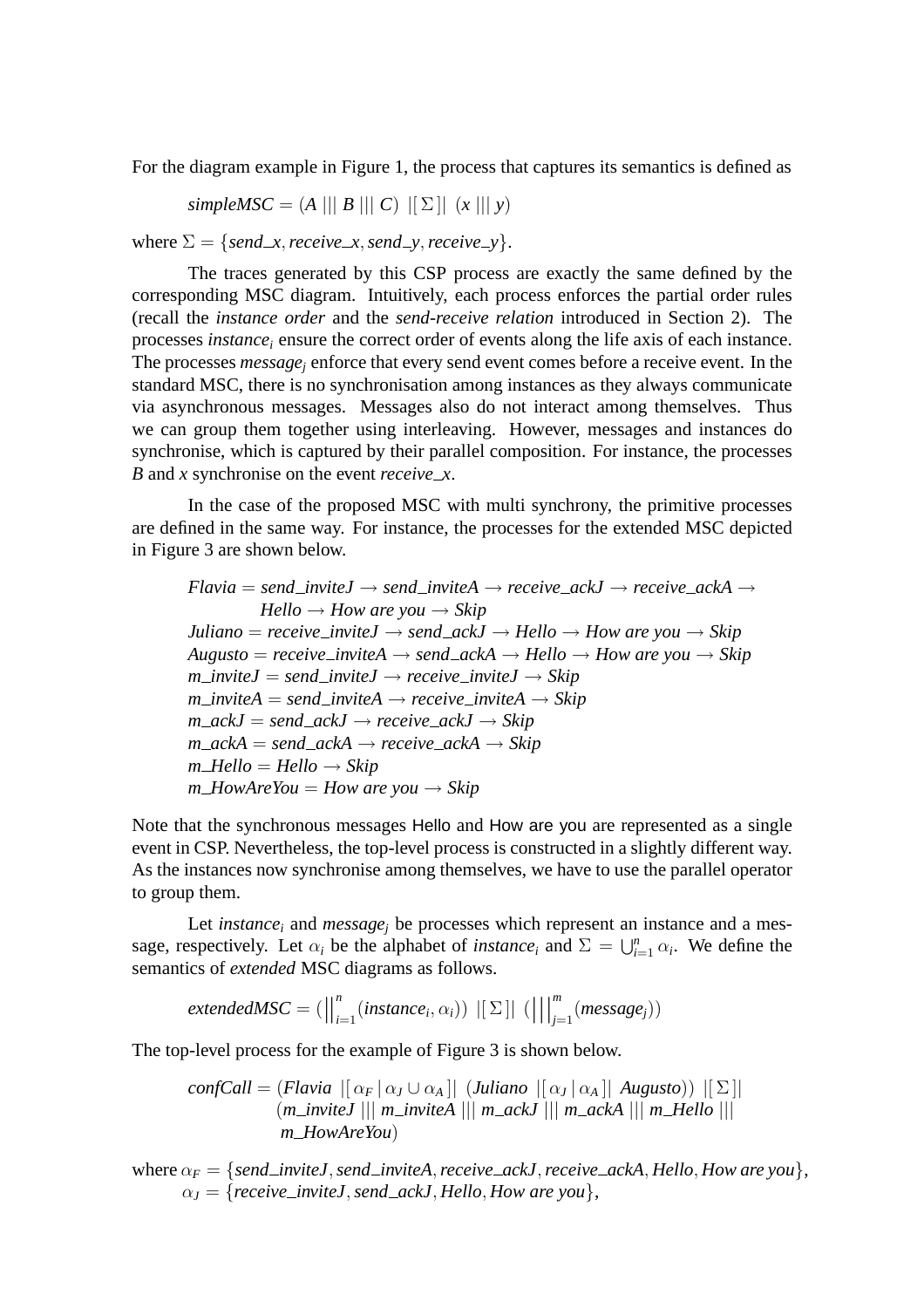$\alpha_A = \{receive\_inviteA, send\_ackA, Hello, How are you\}$  and  $\Sigma = \alpha_F \cup \alpha_I \cup \alpha_A$ .

The semantics of the standard MSC is actually a special case of the semantics of the extended MSC. The alphabets of the instances *instance<sup>i</sup>* in the standard MSC form a partition; therefore, their alphabets are pairwise disjoint. From the definition of the parallel operator, these processes run independently: in interleaving.

#### **4.3. An Equivalence Notion for Standard and Extended MSC**

In order to show that our translation from extended to standard MSC diagrams preserve behaviour, we need to define an equivalence notion for such diagrams. Clearly, we cannot compare these diagrams directly, since their alphabets are not the same; as illustrated by Figure 6, a synchronous message can be regarded as an abstraction of a sequence of asynchronous messages. Therefore, we need to take into account such a mapping to be able to define an equivalence notion for extended and standard MSC diagrams.

Let *Sync* be the set of synchronous events of an extended diagram whose semantics is given by the CSP process *extended*. Similarly, let *Async* be the set of asynchronous messages of the standard diagram whose semantics is given by the CSP process *standard*. These processes are compared through a mapping  $M : S\gamma n c \mapsto \wp(\text{seq} \; As\gamma n c)$  that relates each (abstract) synchronous message into a *set* of corresponding traces of (concrete) asynchronous messages. Intuitively, we consider *extended* and *standard* equivalent diagrams if and only if replacing the synchronous messages with the corresponding concrete traces in *extended* results in a process, say *mappedExtended*, equivalent to *standard* in the failures/divergences model of CSP.

As an example, we show below the corresponding sequences of asynchronous messages related to the synchronous message Hello (see Figure 5).

$$
M(Hello) \mapsto \{ \langle send\_Hello_0, receive\_Hello_0, send\_Hello_1, receive\_Hello_1 \rangle, \\ \langle send\_Hello_0, send\_Hello_1, receive\_Hello_0, receive\_Hello_0 \rangle, \\ \langle send\_Hello_0, send\_Hello_1, receive\_Hello_1, receive\_Hello_0 \rangle \}
$$

Our first step is to build the process *mappedExtended*. This can be achieved by first characterising the mapping as a CSP process.

Map(Async, Sync) = 
$$
(?async : Async \rightarrow Map(Async, Spnc))
$$
  
\n $\square$   $(?sync : Sync \rightarrow P(M(sync))$   
\n $\square$   $(f \rightarrow Skip)$ 

where *P*(*M*(*sync*)) denotes the process whose traces are those returned by *M*(*sync*). For instance, *P*(*M*(*Hello*)) denotes the process

$$
send\_Hello_0 \rightarrow (receive\_Hello_0 \rightarrow send\_Hello_1 \rightarrow receive\_Hello_1 \rightarrow Map(Async, Sync))
$$
  
\n
$$
\Box (send\_Hello_1 \rightarrow (receive\_Hello_0 \rightarrow receive\_Hello_1 \rightarrow Map(Async, Sync))
$$
  
\n
$$
\Box (receive\_Hello_1 \rightarrow receive\_Hello_0 \rightarrow Map(Async, Sync))).
$$

The process *Map* is designed to run in parallel with *extended*. They synchronise in every event. Whenever they synchronise over an asynchronous event, *Map* simply recurses and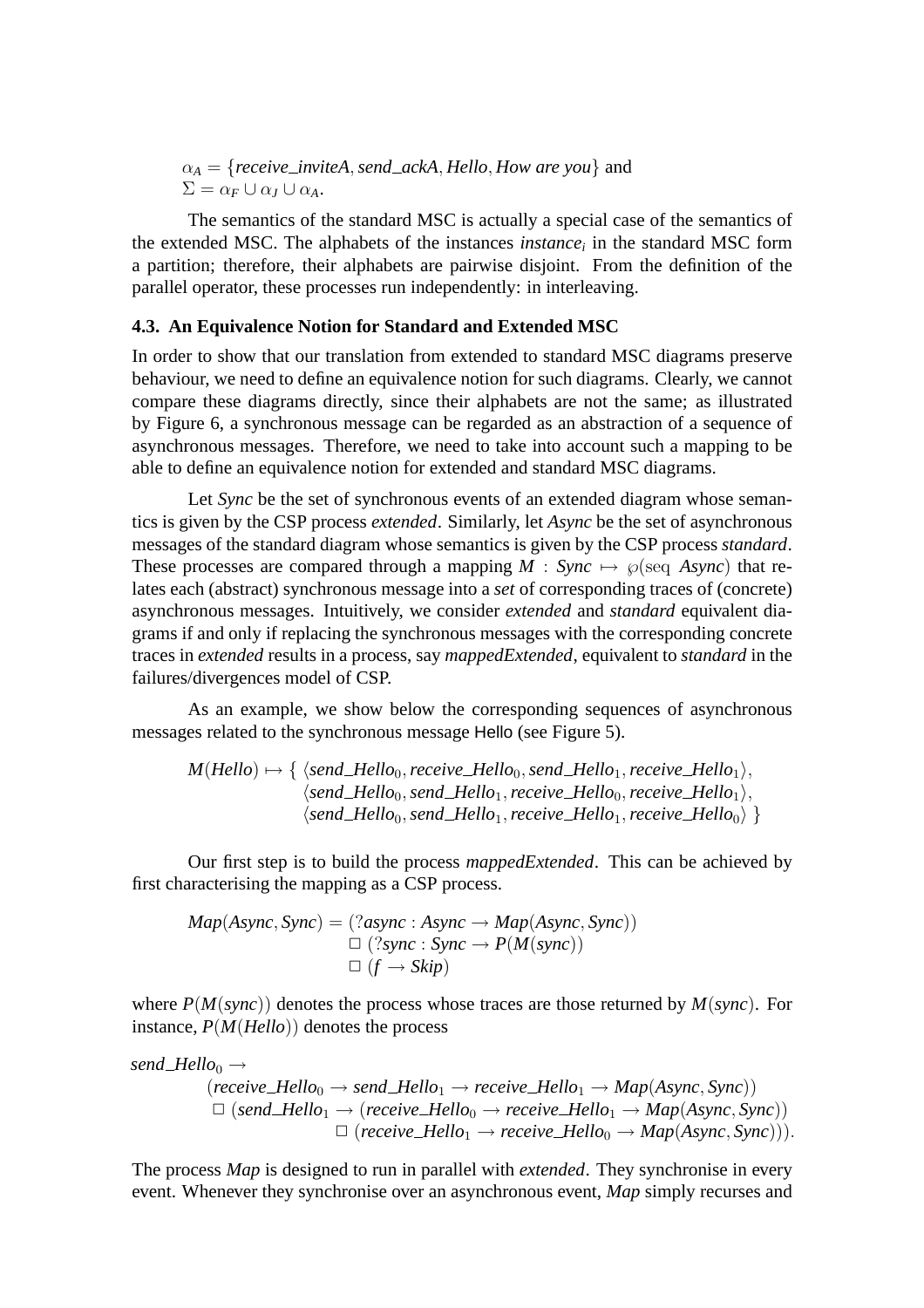no mapping is done. In contrast, if they synchronise over a synchronous event *sync*, all the corresponding sequences of asynchronous events of *sync* are generated by *P*(*M*(*sync*)). The event *f* is used to detect termination of *extended* and, consequently, of *Map*.

The process *mappedExtended* can then be defined as:

*mappedExtended*(*Async*, *Sync*) = ((*extended*;  $(f \rightarrow Skip)$ ) |[ $\Sigma \cup \{f\}$ ]| *Map*(*Async*, *Sync*)) \ (*Sync* ∪ {*f* })

where Σ is the alphabet of *extended*. Notice that *extended* is composed in sequence with  $(f \rightarrow Skip)$ . The event f signals to *Map* the termination of *extended*. The final step hides the synchronous events and *f* from *mappedExtended*, leaving it with asynchronous events only.

We say that *standard* and *extended* are equivalent if and only if the following holds:

*mappedExtended*(*Async*, *Sync*) ⊑*FD* (*standard* \ *taus*) (*standard* \ *taus*) ⊑*FD mappedExtended*(*Async*, *Sync*)

where *taus* is the set of all  $\tau$  events introduced. The advantage of this characterisation is that it can be mechanically checked using FDR.

As an example, in the reminder of this section we show that the translation of the diagram in Figure 3 into that in Figure 5 does preserve behaviour. First we define the CSP process for the diagram of Figure 5. Every instance and every message becomes a process as shown (partially) below.

```
Flavia' = send_inviteJ \rightarrow send_inviteA \rightarrow receive_ackJ \rightarrow receive_ackA \rightarrow receive_\tau_0 \rightarrowreceive -\tau_1 \rightarrow send \text{Hello}_0 \rightarrow \text{send}\_Hello<sub>1</sub> \rightarrow receive -\tau_3 \rightarrow receive -\tau_5 \rightarrowsend_{-77} \rightarrow receive\_How are you_1 \rightarrow send_{-78} \rightarrow send_{-79} \rightarrow receive_{-711} \rightarrow SkipJuliano' = receive\_inviteJ \rightarrow send\_ackJ \rightarrow send\_7_0 \rightarrow receive\_Hello_0 \rightarrow receive_7_2 \rightarrow\text{send}\_\tau_4 \rightarrow \text{send}\_\tau_5 \rightarrow \text{send}\_\tau_6 \rightarrow \text{receive}\_\text{flow} are \text{you}_0 \rightarrow \text{receive}\_\tau_8 \rightarrowsend_{-T_{10}} \rightarrow send_{-T_{11}} \rightarrow SkipAugusto' = receive\_inviteA \rightarrow send\_ackA \rightarrow send\_T_1 \rightarrow receive\_Hello_1 \rightarrow send\_T_2 \rightarrowsend\_ \tau_3 \rightarrow receive\_ \tau_4 \rightarrow receive\_ \tau_6 \rightarrow receive\_ \tau_7 \rightarrow send\_How\_ are\_you_0 \rightarrowsend\_How\_are\_you_1 \rightarrow receive\_ \tau_9 \rightarrow receive\_ \tau_{10} \rightarrow SkipinviteJ = send\_inviteJ \rightarrow receive\_inviteJ \rightarrow SkipHello_0 = send\_Hello_0 \rightarrow receive\_Hello_0 \rightarrow Skip\tau_0 = \text{send}\_\tau_0 \rightarrow \text{receive}\_\tau_0 \rightarrow \text{Skip} \dots
```
The omitted processes *inviteA*, *ackJ*, *ackA*, *Hello*<sub>1</sub>, *HowAreYou*<sub>0</sub>, *HowAreYou*<sub>1</sub>,  $\tau_1$ , ...,  $\tau_{11}$  are defined in a similar way.

Following the strategy presented in the previous section, these processes are combined to capture the behaviour of the entire diagram, giving rise to the following process.

$$
confCall' = (Flavia' ||| Juliano' ||| Augusto') |[Σ] | (inviteJ ||| inviteA ||| ackJ |||
$$
  
\n
$$
ackA ||| Hello_0 ||| Hello_1 ||| HowAreYou_0 ||| HowAreYou_1 |||
$$
  
\n
$$
\tau_0 ||| \tau_1 ||| \tau_2 ||| \tau_3 ||| \tau_4 ||| \tau_5 ||| \tau_6 ||| \tau_7 ||| \tau_8 ||| \tau_9 ||| \tau_{10} ||| \tau_{11})
$$

where  $\Sigma$  is the union of the alphabets of all processes.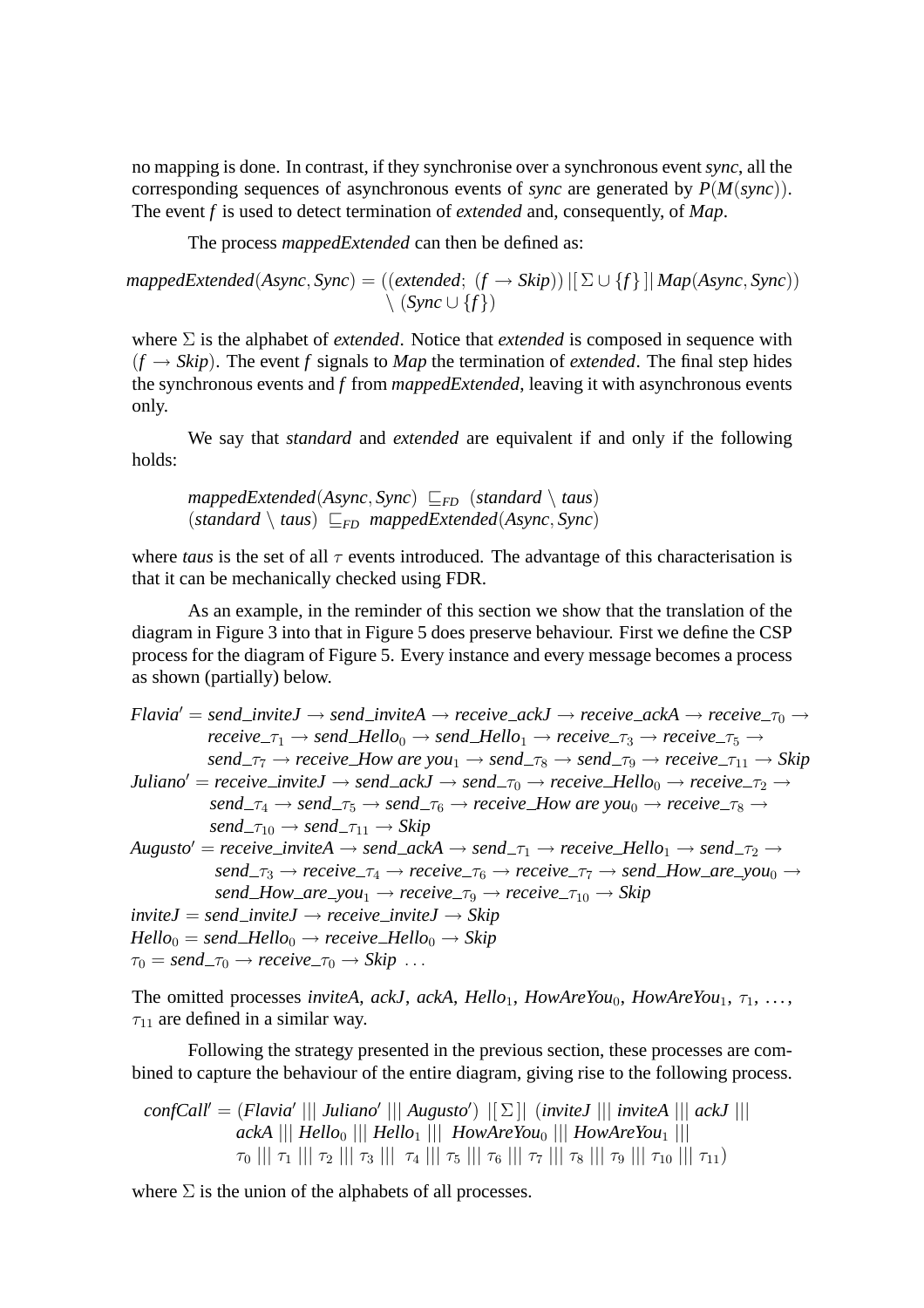Now we can focus on the relations between *confCall*′ and *confCall*, which is defined in Section 4.2. The mapping *M* between the synchronous and the asynchronous messages is defined as follows:

 $M(Hello) \rightarrow \{ \ \langle send\_Hello_0, receive\_Hello_0, send\_Hello_1, receive\_Hello_1 \rangle,$  $\langle send_Hello_0, send_Hello_1, receive_Hello_0, received_L),\rangle$  $\{send\_Hello_0, send\_Hello_1, receive\_Hello_1, receive\_Hello_0 \}$ 

$$
M(How are you) \mapsto \{ \langle send\_How are you_0, receive\_How are you_0, send\_How are you_1, receive\_How are you_1 \rangle, \langle send\_How are you_0, send\_How are you_1, receive\_How are you_0, receive\_How are you_1 \rangle, \langle send\_How are you_0, send\_How are you_1, receive\_How are you_1, receive\_How are you_0 \rangle \}
$$

Let Σ be the alphabet of *confCall* and *Async* be the alphabet of *confCall*′ . The set of synchronous events  $Sync = {Hello, How are you}$ . The CSP process that represents this mapping can be automatically obtained by instantiating *Map* with the relevant parameters; its extended definition is given below (notice that we inlined *P*(*M*(*Hello*)) and  $P(M(How \ are \ you)).$ 

$$
MapConf = (?async : Async \rightarrow MapConf(Async))
$$
  
\n□ Hello → send\_Hello<sub>0</sub> →  
\n((receive\_Hello<sub>0</sub> → send\_Hello<sub>1</sub> → receive\_Hello<sub>1</sub> → MapConf)  
\n□ (send\_Hello<sub>1</sub> → ((receive\_Hello<sub>0</sub> → receive\_Hello<sub>1</sub> → MapConf)  
\n□ (receive\_Hello<sub>1</sub> → receive\_Hello<sub>0</sub> → MapConf))))  
\n□ How are you → send\_How are you<sub>0</sub> →  
\n((receive\_How are you<sub>1</sub> → receive\_How are you<sub>1</sub> →  
\nreceive\_How are you<sub>1</sub> →   
\nreceive\_How are you<sub>1</sub> → MapConf)  
\n□ (send\_How are you<sub>1</sub> → ((receive\_How are you<sub>0</sub> →  
\nreceive\_How are you<sub>1</sub> → MapConf)  
\n□ (receive\_How are you<sub>1</sub> →  
\nreceive\_How are you<sub>0</sub> → MapConf))))  
\n□ (f → Skip)

The process *confCallMapped* with its synchronous messages mapped to the corresponding asynchronous sequences is defined as:

$$
confCallMapped = ((confCall; (f \rightarrow Skip)) | [\Sigma \cup \{f\}] | MapConf) \setminus (Sync \cup \{f\})
$$

Let *taus* = { $send_{T_0}$ *, receive* $\tau_0$ , ..., *send* $\tau_{11}$ *, receive* $\tau_{11}$ }. Finally we check their equivalence by submitting the following assertions to FDR:

*confCallMapped* ⊑*FD* (*confCall*′ \ *taus*) (*confCall*′ \ *taus*) ⊑*FD confCallMapped*

which holds, as expected.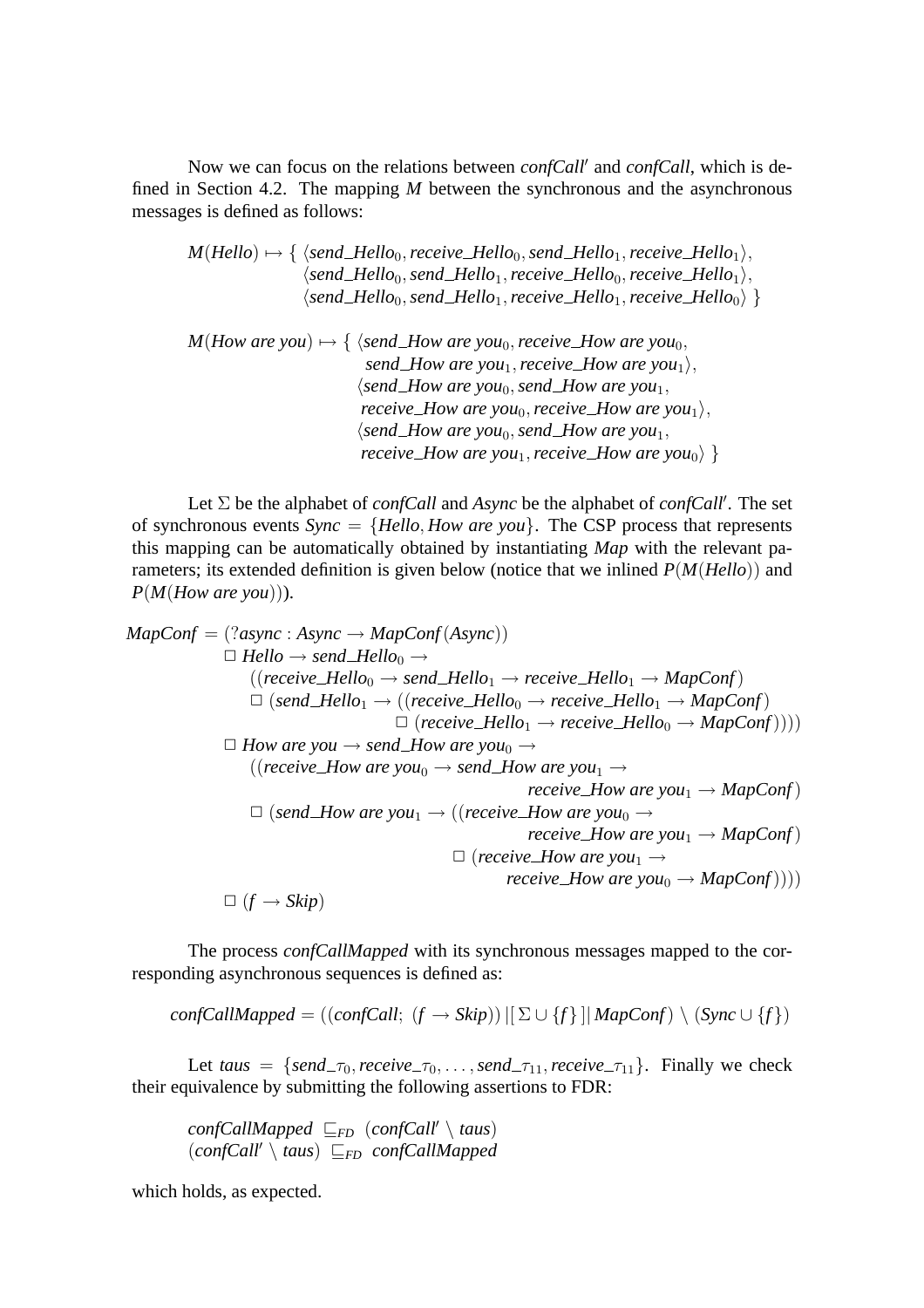## **5. Conclusion**

We extended MSC with synchronous messages, which denote an atomic and instantaneous single event in the MSC traces. Multiple instances are able to synchronise over the same message. Our extended MSC allows both synchronous and asynchronous messages to appear in a diagram. An example shows how a conference call dialogue is modelled with the extended MSC. Asynchronous messages are sent to all participants, followed by multiple synchronous messages once the conference call is established.

A transformation algorithm which takes an extended MSC diagram and generates a standard one was proposed. The algorithm implements multiple synchronous messages via the introduction of several asynchronous control messages.

In addition to that, we also defined a formal semantics for both the standard and the extended MSC in CSP. Our formalisation mapped each instance and each *message* of an MSC diagram into a CSP process. By composing them in parallel, we capture the MSC semantics of the partial order of events. All traces in CSP are precisely the same as those in MSC. We showed in CSP that an extended MSC diagram and its corresponding standard diagram (generated by the transformation algorithm) are equivalent by replacing a synchronous message by its corresponding asynchronous messages. We checked their equivalence in FDR [FDR2 2005].

There are several dialects of MSC. Most of them offer only asynchronous and method call messages like Object MSC [Buschmann et al. 1996] and Sequence Diagrams [Booch et al. 1998]. Extended Event Traces [Broy et al. 1997] and Interworkings [Mauw and Reniers 2001] provide only synchronous messages, while Live Sequence Charts [Damm and Harel 2001] and Ladkin and Leue's extension [Ladkin and Leue 1994] offer both synchronous and asynchronous messages. However, none of them provide multiple synchrony or an algorithm which converts an MSC dialect into the standard MSC. Engels et al. propose an approach in the other direction, though [Engels et al. 2002]. They present formal definitions to verify whether a standard MSC diagram can be implemented in several communication models, including the synchronous messages of Interworkings. Most of related works have also proposed a formal semantics for MSC. However, to our knowledge, there are no semantics based on CSP, although there are semantics based on process algebra [Mauw and Reniers 1994].

As already mentioned, the motivation for this work resulted from our effort to use the PowerToolKit (PTK) [Baker et al. 2002]: a tool developed by Motorola Labs which generates executable test scripts by reading and analysing MSC diagrams together with associated message specifications. The tool can generate multiple test scripts which test the behaviour of a standard MSC. With extended MSC, we are now able to properly model mobile device applications with multi-synchronisation and to investigate a development process using our extended notation and PTK. We also plan to mechanise the generation of standard MSC diagrams from extended ones and to provide a general proof of correctness of the translation.

**Acknowledgements.** Juliano Iyoda wishes to thank FACEPE for the financial support.

#### **References**

Baker, P., Bristow, P., Jervis, C., King, D. J., and Mitchell, B. (2002). Automatic generation of conformance tests from message sequence charts. In Sherratt, E., editor,